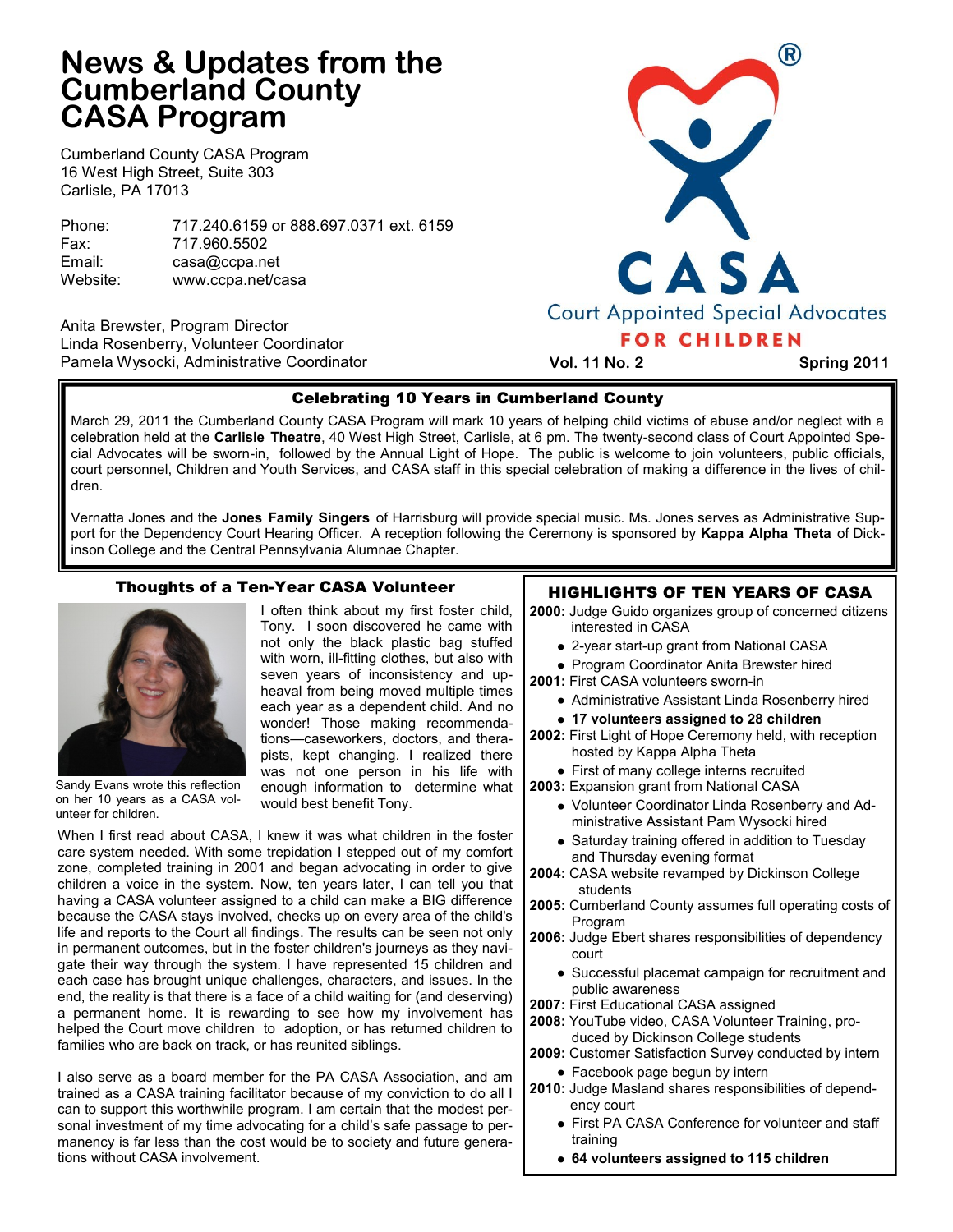## Meet the Twenty-first Corps of CASA Volunteers



**Alison Browdie** has lived in Carlisle for nine years and is an at-home mother to school-age children. She grew up in Vermont, and North Dakota, attended Williams College, where she met her husband, Michael and then attended the State University of New York at Buffalo School of Law. She has worked as a medical manuscript editor and as an attorney focusing on commercial transactions. In her spare time, Alison enjoys reading, running, volunteering at her children's school, and baking.

**Lisa Crone** is currently employed as a Therapeutic Staff Support (TSS) for the Youth Advocate Program in York, PA. She obtained her Bachelor's degree from the University of Phoenix in Human Service and Management in 2009. She is currently a student at the University of Massachusetts Online, working toward a Master's in Criminal Justice degree with a focus on Domestic Violence and Child Maltreatment. Her goal is to conduct forensic interviews of children who are suspected of being abused. Lisa is a mother of two grown daughters and a grandmother of a beautiful grandson.

**Jim Wiehe** recently retired after 34 years of teaching in the Social Studies Department at Susquenita High School where he was division leader. Jim coached baseball and softball at the Alison Browdie, Lisa Crone, and Jim Wiehe varsity level. He has 2 grown children and 2 grandkids and lives with his wife in Shermansdale.

## Annual Appreciation Brunch

Judge Albert H. Masland swore in the Fall 2010 class of CASA volunteers on November 6, 2010. About 40 CASA volunteers, staff, guest speakers from training, and court personnel joined the Kappa Alpha Theta women of Dickinson College and the South Central Pennsylvania Alumnae Chapter for an informal brunch, held at The Depot at Dickinson College and provided by the Theta women.

Following the brunch and swearing-in ceremony, veteran CASA volunteers shared adventures they have experienced in their role as CASA volunteers. Some were funny, some touching, but all conveyed the sense of people who are committed to making a difference in the lives of the children they have represented.

# Theta Women Create Luggage Tags

As part of its annual rush week, Kappa Alpha Theta women made luggage tags for CASA children. These are meant to accompany the duffle bags they created last year. Children who move frequently are often separated from their possessions and hopefully the bags and tags will help children keep their things with them. The tags were presented to the CASA volunteers as part of the Appreciation Brunch.



### CASA Program Benefits from Project Linus



Heather Bennett, former CASA volunteer, coordinated with the Shippensburg University Social Work Department to provide 35 blankets for the children served by the CASA Program. This effort was part of the Project Linus program. Project Linus is comprised of hundreds of local chapters and thousands of volunteers across the United States. Each volunteer and local chapter work together to help provide love, a sense of security, warmth and comfort to children who are seriously ill, traumatized, or other-

wise in need through the gifts of new, handmade blankets and afghans, lovingly created by volunteer "blanketeers." Project Linus has distributed over three million blankets to children in need since their inception in 1995.

# PA CASA Annual Golf Tournament

Save September 16 and plan now to play golf for a good cause. Be watching for more details in the Summer Newsletter.



The CASA Office welcomes Margot Cardamone as its new Bonner student from Dickinson College. Margot is a freshman from Mill Valley, CA who will be majoring in history and Italian. She is a member of Dickinson College's Mock Trial team at the college and is competing on the regional level in February as an attorney.

The Bonner Program provides opportunity for college students to engage in community service. It is a highly competitive program, and once selected, the student is given the choice of which organization to work with. Margot, the second Bonner student to work with CASA, says that when she spoke with the CASA representative she knew this was where she wanted to be. She feels it is an honor to be working with such a dedicated group of people and looks forward to the next four years.



by J. McCrary

# Books Donated by Author

For 30 years, J. McCrary's responsibilities have ranged across the spectrum of publishing. Recently, she became aware of the CASA Program through CASA volunteer Maggie Smith and donated copies of her book, *My Savings Book & Journal*, for distribution to the children served by the CASA Program. This award-winning book is one of two books published by Community Services Press to teach young people the critical and timely subjects of saving and managing money and credit.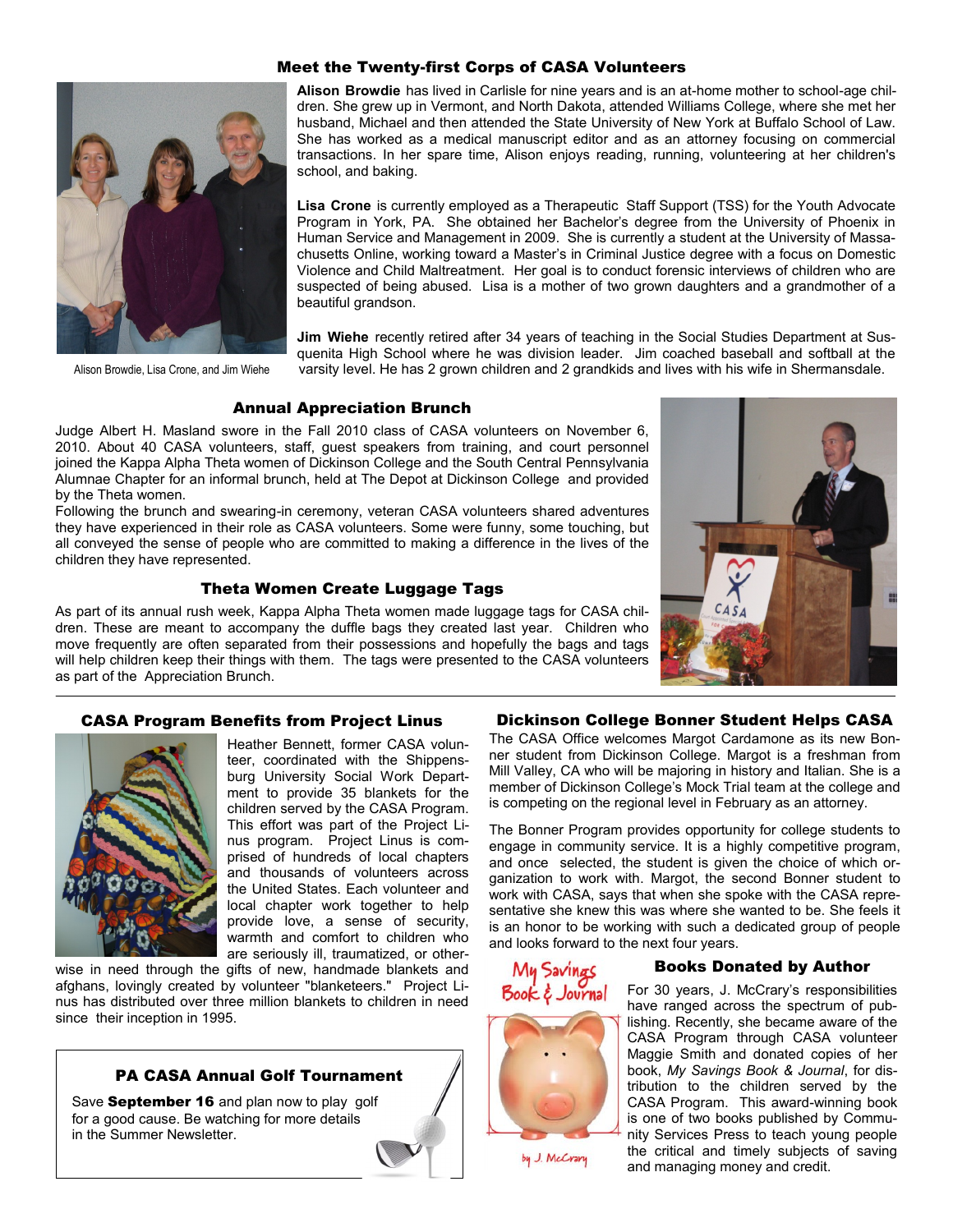#### KAT + CASA Intern = Jenn Hammer DeBalko, Lehigh County CASA Director



Jenn Hammer DeBalko sits at her desk in the Lehigh County CASA Program office. She also serves on the PA CASA Board.

In 2003 Jenn Hammer was a sophomore at Dickinson College, a member of Kappa Alpha Theta women's fraternity, and a CASA Office intern. She submitted the following:

During the summer of 2003, I attended a Kappa Alpha Theta leadership summit and developed a plan to strengthen the knowledge of and relationship with the local CASA program. I was frustrated that we knew only the bare minimum about CASA which is designated as the national philanthropy of Kappa Alpha Theta. I decided the first step was learning more myself, so I became an intern with the Cumberland County CASA Program. I had no idea that this would lead to 2 years of helping out in the CASA office and an eventual career path. The opportunities I had as a CASA intern were incredible. I was able to meet CASA volunteers, sit in on trainings and assist with day-to-day operations in the office. But by far the most powerful part of my experience was the ability to observe court hearings that are otherwise closed to the public. It wasn't long before I was taking notes on court hearings by myself. My heart would pound and I would get extremely nervous hoping I was writing down the correct things so that the Court could make the difficult decision of which child gets a CASA and which has to wait because volunteer and staff resources are limited. Not to mention that it is really hard to take notes when you forget to jot information down because you are so busy listening or you are trying to frantically scribble notes through tears! One child and CASA volunteer during that two years touched my heart in a way no other ever has. The child's beautiful brown eyes were so confused during the entire proceeding, darting back and forth between all the adults in the room throughout the hearing, looking for understanding of what was going on. In the end the Dependency Court Hearing Officer asked if she had any questions and she asked, "Can I go to the

dollar store with my mommy after this?" He told her why she was not allowed—her mom had not done drug screening and her foster parents had somewhere they needed to be. She left looking confused and frustrated. It was the CASA volunteer who got down on her level after the hearing and helped her understand what had just happened and listened to her explain why it was so unfair that she could not go to the store with her mother. I always identify this as my tipping point where an internship became a career.

In the months preceding that scary day to my own college graduation, the CASA staff suggested that since I had had such an interest in CASA, I should look into getting paid to spend so much time in a CASA office! I found a position in New Jersey where I was hired as a Case Supervisor within a matter of one month. I learned a new child welfare system, because everything changes across state lines. I met a new population of clients, as going from rural Cumberland County to Atlantic City was quite a switch. I was introduced to fundraising because the program I worked for was a non-profit. I LOVED my job and soon was promoted to Program Manager. In 2008 the position for Director of Lehigh County CASA opened and the time was right for me to return to my home town of Bethlehem, PA. Once again I was thrown into a whole new system. I realized how little I had known as an intern and once again saw how much court systems change in every jurisdiction. I switched back to working for a county-funded program—only now I was in charge! I was nervous until I got a welcome email from my previous CASA director and realized I had many great resources for all the questions in the world. Cumberland County CASA will never get rid of me as their "intern"! Everyday is a learning process but we are lucky to have a great community of support from the PA CASA Association, the National CASA Association headquartered in Seattle, Washington, and the entire network of CASA Programs. Each time I introduce myself to a new class of CASA volunteers, I tell them about my journey with the CASA program, and especially about that little girl and her CASA volunteer who changed my career path.

#### Pooches Continue to Bring Awareness to CASA

Steve Russell, the Florida attorney highlighted in the Summer 2010 CASA Newsletter for hiking the Appalachian Trail, completed his trip on September 23, two months ahead of schedule.

The impact of hiking on behalf of child victims of abuse and neglect was further enlarged through the efforts of Dr. Risë VanFleet, a child/family psychologist and positive therapy dog trainer in Boiling Springs.



Steve Russell rests with dogs, Sandy and Lizzi, on the Appalachian Trail.

Her article about Steve's hike and the CASA Program was featured in the September/October 2010 issue of the APDT (Association of Pet Dog Trainers) Chronicle of the Dog. Dr. Van-Fleet is the author of many books in the play therapy field and her book, *Play Therapy with Kids & Canines* won the Planet Dog Foundation's Sit. Speak. Act. Award for best book on service and therapy dogs in 2008.

A special **THANK YOU** to an unknown friend who returned a lost flash drive to the CASA Office following last year's PA CASA Golf Tournament. Your thoughtfulness is much appreciated.

#### Local Program Statistics from 2001 to 2010:

Of the children represented by CASA volunteers whose cases have closed since the CASA Program began, 91 returned home, 101 were adopted, and 18 went to live with a permanent legal custodian or a fit and willing relative. Nine children aged out of the system, 1 child died of natural causes and 2 had their cases transferred to other jurisdictions.